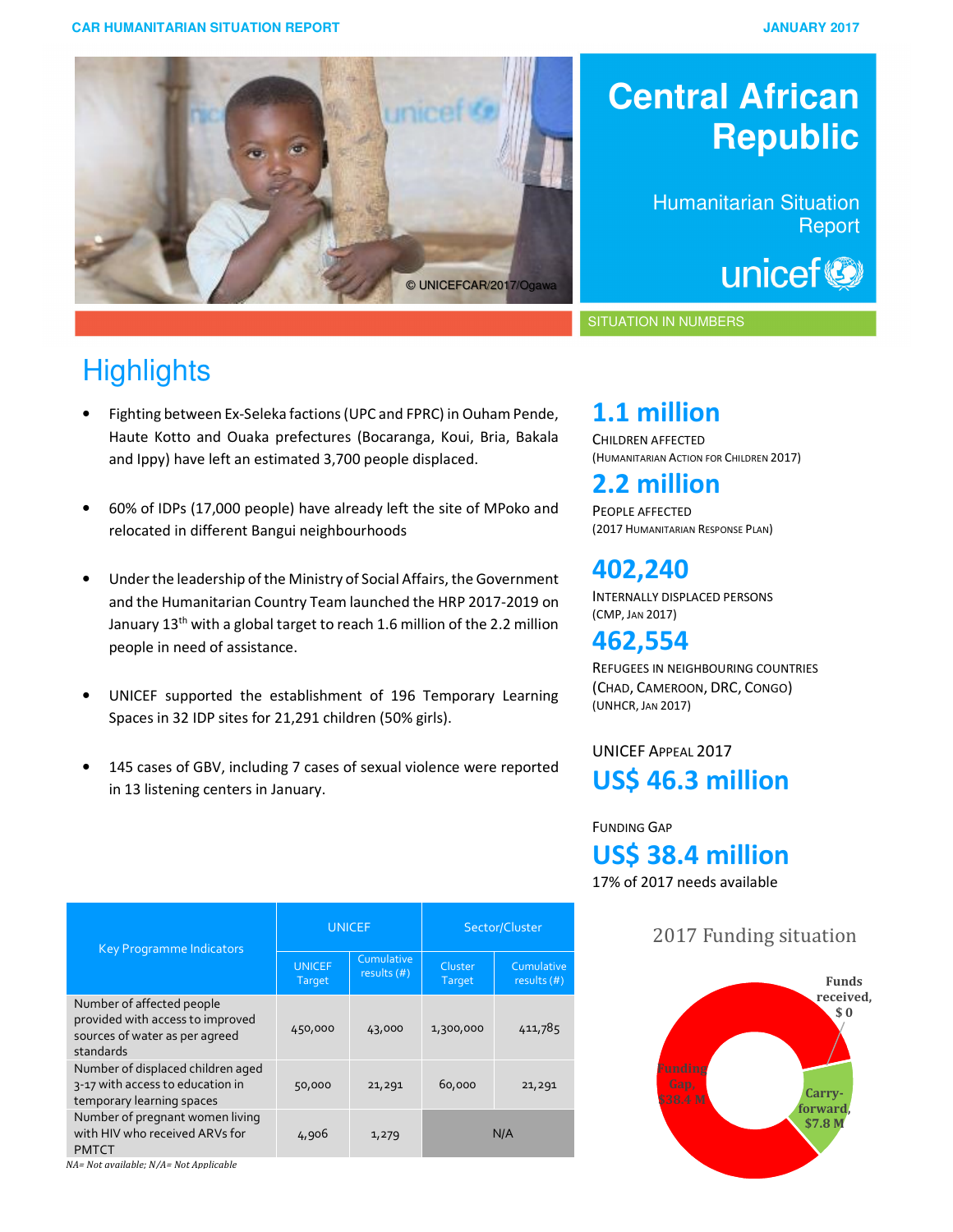#### **CAR HUMANITARIAN SITUATION REPORT JANUARY 2017** Situation Overview & Humanitarian Needs

The MINUSCA Force presented their new military strategy for the next three years in CAR based on the newly signed mission concept (December 2016). The need to deploy more military resources in major crisis (like in Bambari area at the moment) will force MINUSCA to close most of the small operational bases (ToB) throughout the Country that protected local communities from armed groups' abuses. Humanitarian community expressed concerns about this strategy which could lead to serious humanitarian consequences in terms of Protection of Civilians and displacement in those areas.

In spite of the efforts of community leaders, heavy fighting is still ongoing in Ouaka Prefecture among two different Ex-Seleka factions (UPC and FPRC) for the control of its capital town Bambari. A further displacement of some 3,700 people has been evaluated during a humanitarian assessment in Bambari-Ippy axes. Humanitarian actors are updating a response plan under OCHA coordination.

In the Kaga Bandoro IDP site, close to the MINUSCA base, a fire broke out causing heavy material damages; approximately 800 huts were completely burnt and more than 2,500 people lost their shelters and non-food items. The humanitarian community in Kaga Bandoro is still assessing damages and the assistance to be provided.

As of January, a reported 402,240 people are now internally displaced (IDPs), living in IDP sites and within host families. The continuing decrease in the number of IDPs is largely due to the closure of the M'Poko IDP site in Bangui, where 60% (some 17,000 people) have left the site and relocated to different neighbourhoods in Bangui.

| <b>Estimated Affected Population</b><br>(Estimates calculated based on initial figures from OCHA, May 2016 adjusted based on HAC 2017) |              |             |               |  |  |
|----------------------------------------------------------------------------------------------------------------------------------------|--------------|-------------|---------------|--|--|
| <b>Start of humanitarian response: January 2014</b>                                                                                    |              |             |               |  |  |
|                                                                                                                                        | <b>Total</b> | <b>Male</b> | <b>Female</b> |  |  |
| <b>Total Affected Population</b>                                                                                                       | 2.2 million  | 1.1 million | 1.1 million   |  |  |
| Children Affected (Under 18)                                                                                                           | 1.1 million  | 0.5 million | 0.6 million   |  |  |
| Children Under Five                                                                                                                    | 354,410      | 177,272     | 177,138       |  |  |
| Children 6 to 23 months                                                                                                                | 175,997      | 88,954      | 87,043        |  |  |
| Pregnant women                                                                                                                         | 87,000       |             |               |  |  |

#### Humanitarian leadership and coordination

On January 13, the Government of CAR and the Humanitarian Country Team (HCT) officially launched the 2017-2019 Humanitarian Response Plan (HRP) aiming to meet the vital needs of 1.6 million people. UNICEF-led clusters participated actively in the finalization of the HRP in a context marked by the continuing deterioration of the security situation, which resulted in the displacement of more than 70,000 people in the second part of 2016.

#### Humanitarian Strategy

The Rapid Response Mechanism (RRM) is a UNICEF-led initiative in CAR that provides assistance to acutely vulnerable populations affected by a sudden shock provoking population displacement. It undertakes rapid multi-sector needs assessments to provide quality information to the humanitarian community while also delivering immediate assistance in non-food items (NFI) and water, sanitation and hygiene (WASH) to provide a basic means of survival for vulnerable populations. In addition, UNICEF implements a strategy of mobile teams to expand the humanitarian response in areas affected by crisis where there is an inadequate presence of actors under the principle of equity. To provide durable solutions for IDPs, UNICEF is developing a strategy to respond to return movements, coordinated by the Emergency Task Force and Programme Coordination Meeting (PCM).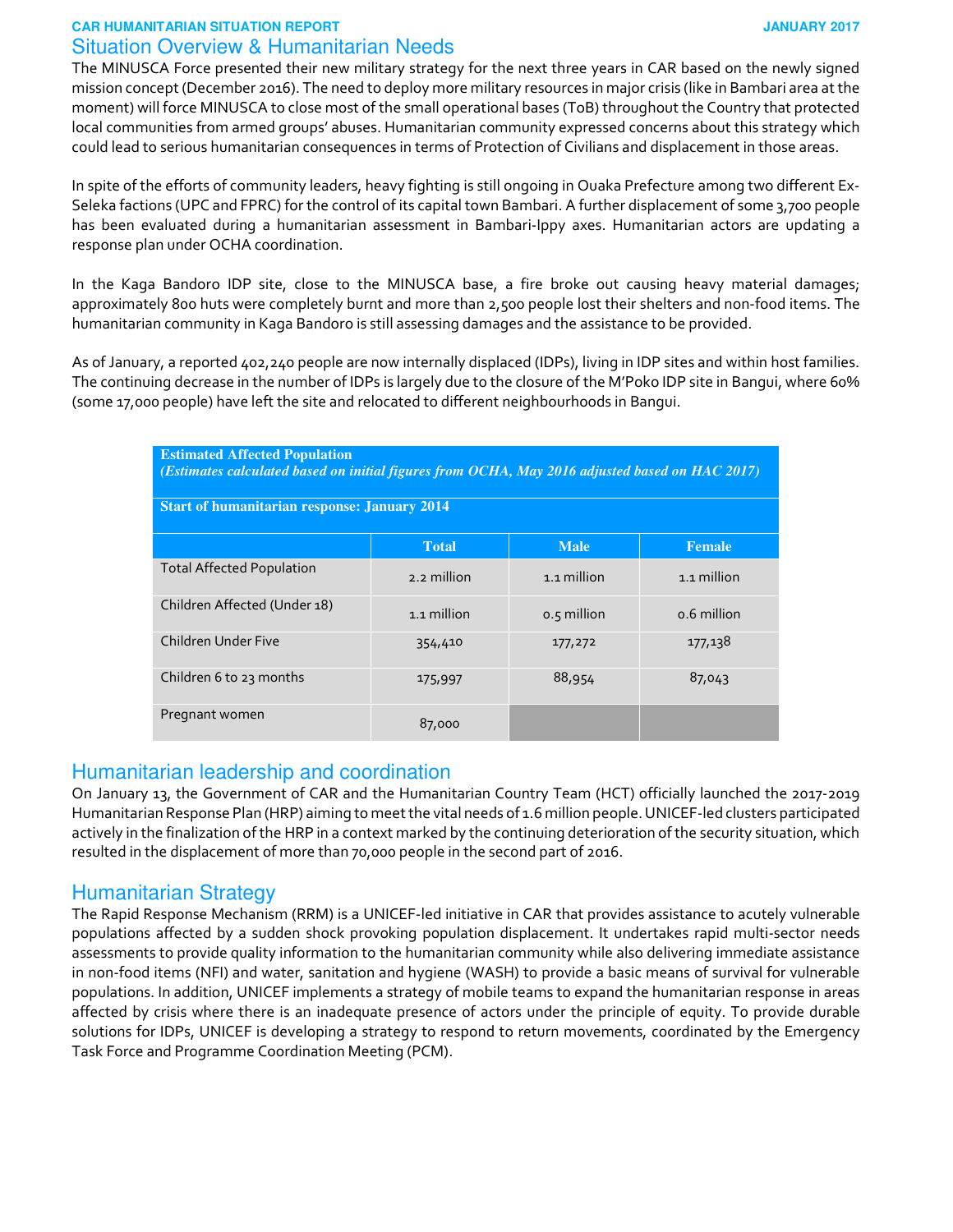#### Summary Analysis of Programme response

#### **Nutrition**

In 2017, UNICEF and partners will provide treatment for 29,585 children with severe acute malnutrition across CAR. Admissions data for January 2017 are not yet available, and will be reflected in the February report.

As of the end of December 2016, a total of 25,336 children (86% of the annual target) were admitted for treatment in therapeutic programs across CAR. Among them, 20% of children were admitted with complications (5,090 cases) and treated in In-Patient Therapeutic units, while 80% of the cases (20,246cases) were admitted into Out-Patient Therapeutic programs. The performance indicators for the treatment of SAM remained within international norms, with 88.10 % of cure rate (standard: > 75%), 2.07% death rate (standard: <5%) and 9.84% defaulter's rate (standard: <15%).

Supervision of Community Management of Acute Malnutrition (CMAM) activities in five health regions with the technical and financial support of UNICEF is ongoing. A workshop has been conducted for the validation of the action plan for the revitalization of baby-friendly hospitals with the participation of 18 experts. The process of capacity building of government staff that has started in March 2016 with UNICEF support is ongoing. During this reporting period a total of 36 health workers were trained on CMAM; this brings the number of health workers trained to 1,079 (87%) trained so far on this program.

#### **Education**

In January 2017, UNICEF supported the Ministry of Education (MoE) and eight implementing partners in the establishment of 196 ETAPEs in 32 IDP sites to ensure education opportunities for 21,291 children (50% girls) affected by the ongoing crisis in eight prefectures (Ombella Mpoko, Ouaka, Ouham, Basse Kotto, Haute Kotto, Nana Gribizi and Haut Mbomou) and Bangui.

Following violence in several areas in CAR in January 2017, UNICEF in collaboration with education authorities and partners in Bambari (1,551 newly displaced children were registered in IDP sites in Bambari and neighboring Grimari) conducted two rapid joint education assessments in displaced localities. UNICEF will work with the MoE and partners to address needs which were identified such as additional TLS, school materials and training for teachers, including psychosocial support.

As Mpoko, the main IDP site in Bangui is almost closed and many displaced persons return to Bangui neighborhoods, the Ministry of Education, in collaboration with UNICEF and the Education Cluster, carried out a light assessment of integration opportunities for returned children into functioning schools. Additionally, UNICEF continues advocacy for the opening of schools in one of the former hotspots in Bangui, as more than 3,000 children are expected to return to this area.

In many areas that experienced substantial displacement and return, such as Bambari and Bangui, schools are extremely crowded with as many as 250 students per class. In collaboration with the MoE, UNICEF is working with partners to increase capacity in schools such as implementing a double shift system or creating temporary classrooms.

#### Health and HIV/AIDS

In support to the rehabilitation of the cold chain system for improving effective management of vaccines, the installation of 137 solar refrigerators that started earlier is underway with UNICEF technical and financial support.

During the reporting period, the capacity of 108 health workers in all 7 health regions of CAR was strengthened in the effective management of LLINs, data reporting and the post-distribution survey of 360,000 LLINs being provided to MoH for distribution during routine activities (ANC and immunization) to pregnant women and to children under one year of age after their 3rd dose of Pentavalent vaccine.

During this reporting period, 109 children born to mothers who are HIV positive had accessed to appropriate treatment. In total, 1,955 children who are HIV+ had access to ART services.

The increase (1,279) in number of positive pregnant women on ARV is due to the incorporation of women on option A ART data and the outcome of the monthly district HIV coordination which help in the data collection.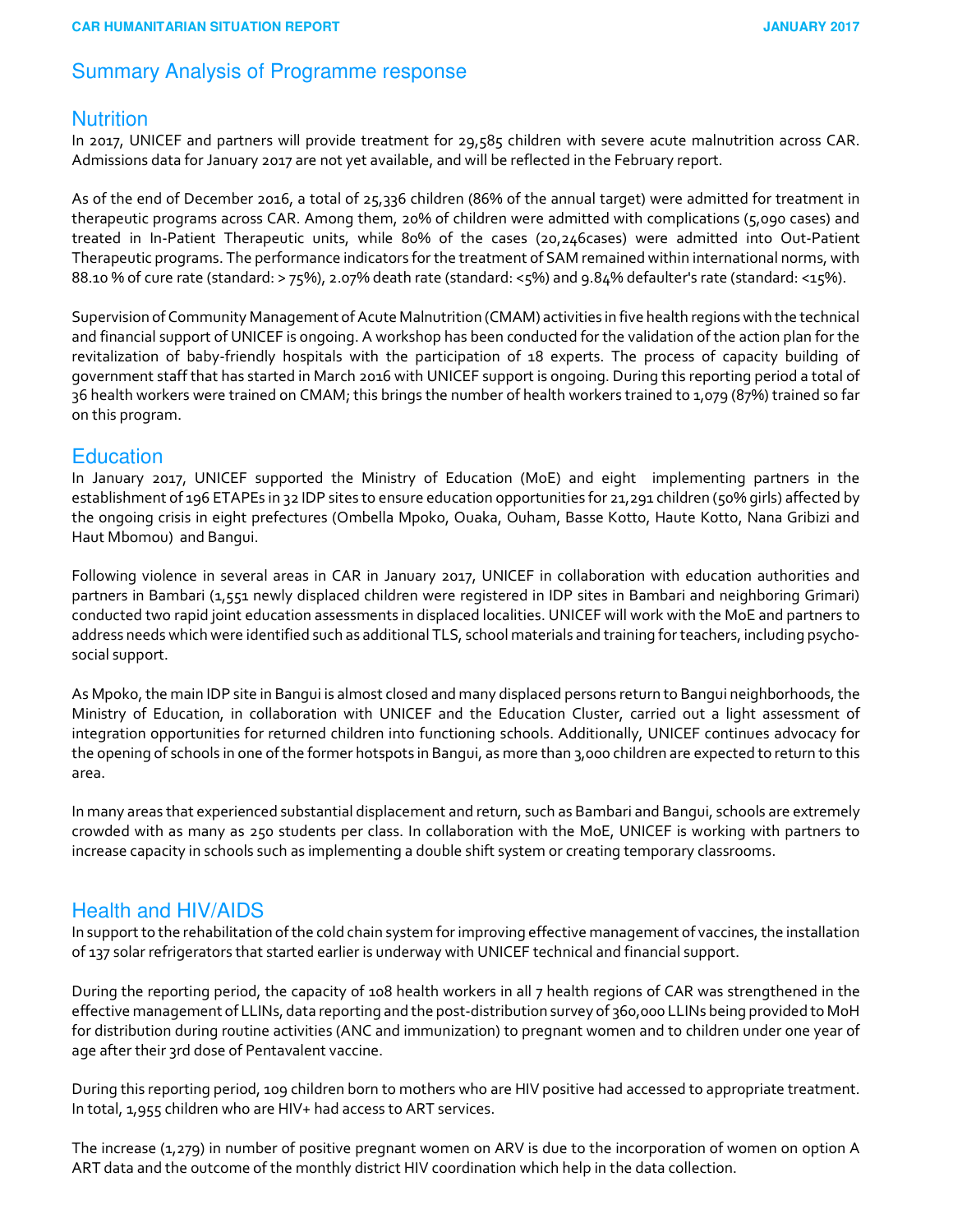#### **WASH**

In Kaga Bandoro, the General Directorate of Hydraulics (DGH) continues to provide 52 m3 of water to 7,000 persons IDP sites by well jetting and 7 boreholes. ANEA distributed WASH kit for 346 households in Kaba and Ouandago sites. In Bangui and Bimbo, UNICEF supported partners ANEA to maintain latrines in Mosquée central site.

With support from UNICEF, ANEA rehabilitated 2 boreholes in Kaga Bandoro, reaching 1,000 persons with access to safe water. SODECA in Bossangoa continues to provide drinking water to the population of Bossangoa, estimated at 35,000 inhabitants. UNICEF partners (TGH, CARITAS and Nourrir) maintained garbage pits, 1,542 latrines and 300 showers and provide 9,000 m3 of drinking water in IDP sites in Bambari, Ngakobo and Bria. Overall, during the reporting period, 43,000 people benefited from drinking water thanks to the support from UNICEF and its implementing partners. ANEA conducted 30 awareness campaigns on hygiene practices in different zonal offices in Berbérati and Bambari, reaching 21,142 people. With UNICEF support, ANEA distributed handwashing kits to 20 breastfeeding women from the village Pk 5, Baboua – Besson road.

#### Child Protection

During the month of January 2017, a UNICEF partner registered and assisted 145 cases of gender based violence (GBV), including 7 cases of sexual violence (5 girls and 1 woman victims of rape and 1 woman victim of sexual assault) in 13 listening centers.

Six new child friendly spaces were established in partnership with UNICEF by subcontractors of the NGO War-Child UK i.e. two national NGOs (ESPERANCE and ARND). The child friendly spaces based in the central and north-eastern areas of CAR will receive 1,290 children, including 656 girls for recreational and creative activities. These child friendly spaces are crucial to support IDPs located in Bambari and around the Bakala axis as well as in Ngaounday and Bocaranga, who fled their communities following the outbreak of fighting between armed groups in the region.

The MRM IMS was launched in January 2017. It will serves as the main tool to record and manage information on serious violations of children's rights in CAR. Efforts to complete the installation of this software at MINUSCA are ongoing.

#### Rapid Response Mechanism (RRM)

During the reporting period, the four implementing RRM partners (ACF, ACTED, PU-AMI, Solidarités International) received four alerts in Basse Kotto, Ouham Pende and Haut Mbomou and undertook two exploratory missions in the prefectures of Mbomou and Haute Kotto and five Multi-Sectorial Assessments (MSAs) in the prefectures of Ouham, Ouham Pende, Ouaka and Basse Kotto. Two NFI interventions took place in the prefectures of Kemo reaching a total of 2,039 households (11,335 individuals) with plastic sheeting, blankets, soap, buckets, plastic mats, mosquito nets and kitchen kits. Two WASH interventions carried out in Ouaka and Ouham reached 7,514 individuals.

#### Media and External Communication

During the reporting period, the communications team facilitated an interview of the representative with a Swedish TV team and followed up. The communications team also started working with the Dutch national Committee on an upcoming fundraising letter and media visit scheduled later this year. The Facebook and Twitter pages were updated on a regular basis, attracting a growing number of interest and interactions (as of January 27, 64,198 followers on Facebook and 5,244 on Twitter).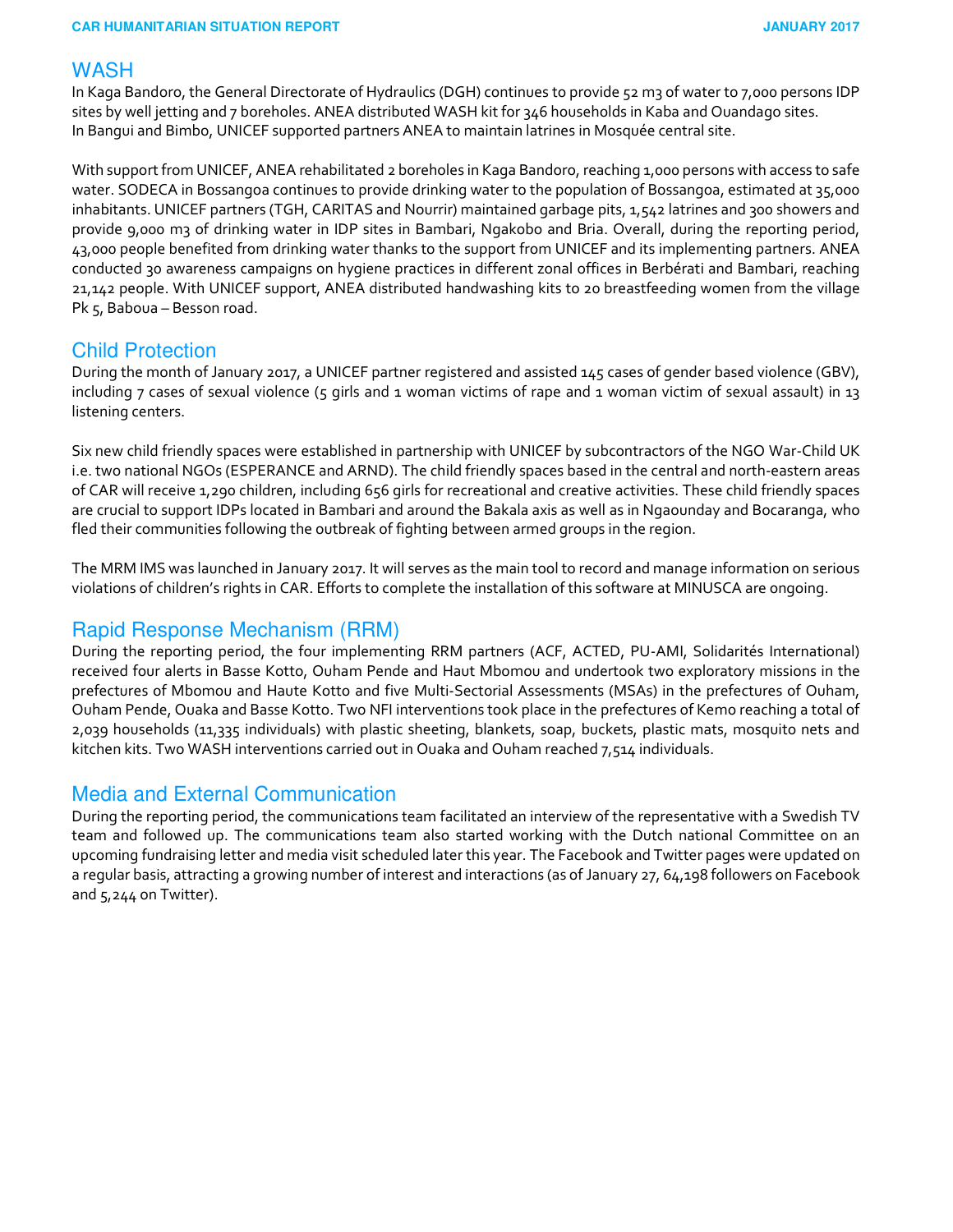#### **CAR HUMANITARIAN SITUATION REPORT Funding**

|  | <b>JANUARY 2017</b> |  |
|--|---------------------|--|
|  |                     |  |

| Funding Requirements (as defined in the Humanitarian Action for Children 2017 appeal) |                          |                            |                    |       |  |  |
|---------------------------------------------------------------------------------------|--------------------------|----------------------------|--------------------|-------|--|--|
| <b>Appeal Sector</b>                                                                  | HAC 2017<br>requirements | <b>Funds</b><br>available* | <b>Funding Gap</b> |       |  |  |
|                                                                                       |                          |                            | $\frac{4}{5}$      | % Gap |  |  |
| Nutrition                                                                             | 7,200,000                | 1,498,201                  | 5,701,799          | 79%   |  |  |
| Health and HIV/AIDS                                                                   | 8,100,000                | 809,884                    | 7,290,116          | 90%   |  |  |
| Water, Sanitation & Hygiene                                                           | 8,000,000                | 1,242,788                  | 6,757,212          | 84%   |  |  |
| <b>Child Protection</b>                                                               | 9,000,000                | 1,751,429                  | 7,248,571          | 81%   |  |  |
| Education                                                                             | 5,300,000                | 775,952                    | 4,524,048          | 85%   |  |  |
| Rapid Response Mechanism                                                              | 7,900,000                | 1,810,395                  | 6,089,605          | 77%   |  |  |
| Cluster/sector coordination                                                           | 800,000                  |                            | 800,000            | 100%  |  |  |
| Total                                                                                 | 46,300,000               | 7,888,649                  | 38,411,351         | 83%   |  |  |

*\* 'Funds available' includes funding received against current appeal as well as carry-forward from the previous year.* 

#### Next SitRep: 15 March 2017

**UNICEF CAR on Twitter:** https://twitter.com/UNICEF\_CAR **UNICEF CAR on Facebook:** www.facebook.com/UNICEFCAR **UNICEF CAR Humanitarian Action for Children 2016:** http://www.unicef.org/appeals/car.html

**Who to contact for further information:**  **Aboubackry Tall**  Representative Central African Republic Tel: +236 7055 0205 Email: mmfall@unicef.org **Speciose Hakizimana**  Deputy Representative Central African Republic Tel: +236 7055 0206 Email: shakizimana@unicef.org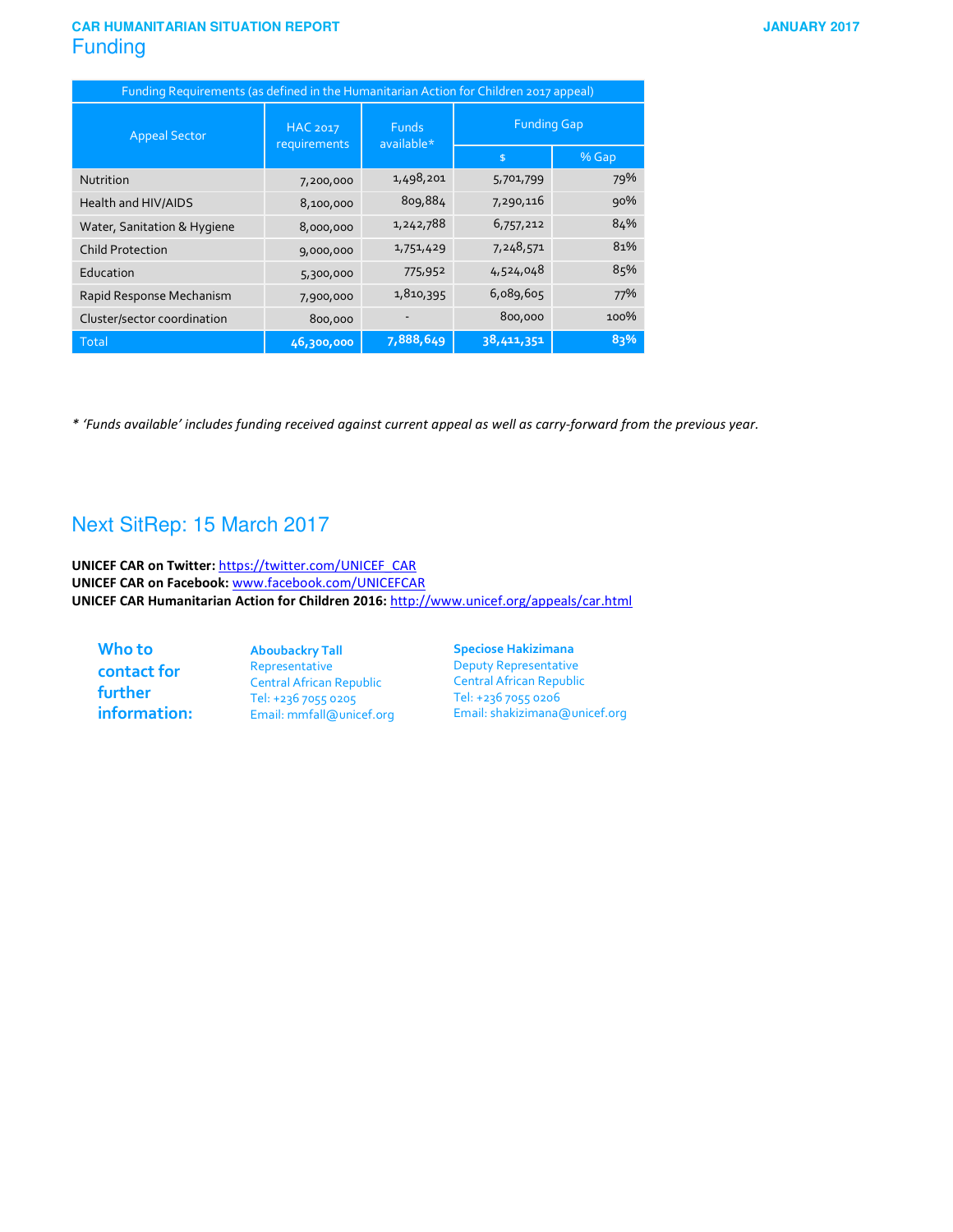## SUMMARY OF PROGRAMME RESULTS

|                                                                                                                                                                 | <b>Cluster Response</b> |                                | <b>UNICEF and IPs</b>                 |                       |                                |                                           |
|-----------------------------------------------------------------------------------------------------------------------------------------------------------------|-------------------------|--------------------------------|---------------------------------------|-----------------------|--------------------------------|-------------------------------------------|
|                                                                                                                                                                 | 2017<br><b>Target</b>   | <b>Total</b><br><b>Results</b> | Change<br>since last<br>report<br>A V | 2017<br><b>Target</b> | <b>Total</b><br><b>Results</b> | <b>Change since</b><br>last report<br>A V |
| <b>WATER, SANITATION &amp; HYGIENE</b>                                                                                                                          |                         |                                |                                       |                       |                                |                                           |
| Number of affected people<br>provided with access to improved<br>sources of water as per agreed<br>standards                                                    | 1,300,000               | 411,785                        | N/A                                   | 450,000               | 43,000                         | N/A                                       |
| Number of affected people<br>provided with sanitation facilities<br>as per agreed standards                                                                     | 400,000                 | 142,235                        | N/A                                   | 280,000               | $O^{(*)}$                      | N/A                                       |
| Number of internally displaced<br>households provided with WASH<br><b>NFI kits</b>                                                                              | 400,000                 | 1,923                          | N/A                                   | 10,000                | 1,923                          | N/A                                       |
| <b>EDUCATION</b>                                                                                                                                                |                         |                                |                                       |                       |                                |                                           |
| Number of children who received<br>learning materials                                                                                                           | 300,000                 | $\circ$                        | N/A                                   | 65,000                | $O(**)$                        | N/A                                       |
| Number of displaced children aged<br>3 to 17 years with access to<br>education in temporary learning<br>spaces with teachers trained in<br>psychosocial support | 60,000                  | 21,291                         | N/A                                   | 50,000                | 21,291                         | N/A                                       |
| <b>HEALTH</b>                                                                                                                                                   |                         |                                |                                       |                       |                                |                                           |
| Number of children under 5<br>immunized against measles in IDP<br>sites and epidemic districts                                                                  |                         | N/A                            |                                       | 50,000                | $\mathsf{o}$                   | N/A                                       |
| Number of children under 5,<br>including those in IDP sites and<br>enclaves, with access to essential<br>health services and medicines                          |                         | N/A                            |                                       | 320,000               | $\circ$                        | N/A                                       |
| <b>NUTRITION</b>                                                                                                                                                |                         |                                |                                       |                       |                                |                                           |
| Number of children aged 6-59<br>months with Severe Acute<br>Malnutrition (SAM) admitted for<br>therapeutic care                                                 | 29,585                  | <b>NA</b>                      | N/A                                   | 29,585                | <b>NA</b>                      | N/A                                       |
| Recovery rate                                                                                                                                                   | 275%                    | <b>NA</b>                      | N/A                                   | ≥75%                  | <b>NA</b>                      | N/A                                       |
| Death rate                                                                                                                                                      | $10\%$                  | <b>NA</b>                      | N/A                                   | $10\%$                | <b>NA</b>                      | N/A                                       |
| Default rate                                                                                                                                                    | <15%                    | <b>NA</b>                      | N/A                                   | <15%                  | <b>NA</b>                      | N/A                                       |
| <b>CHILD PROTECTION</b>                                                                                                                                         |                         |                                |                                       |                       |                                |                                           |
| Number of unaccompanied and<br>separated children reunited with<br>their families                                                                               | 3,738                   | $20(***)$                      | N/A                                   | 300                   | 0                              | N/A                                       |
| Number of children reached with<br>psychosocial support through CFS/<br>Safe spaces                                                                             | 74,000                  | 1,290                          |                                       | 50,000                | 1,290                          | N/A                                       |
| Number of children released from<br>armed groups and receiving<br>community reintegration                                                                       | 4,874                   | $\mathsf{o}$                   | N/A                                   | 3,500                 | $\mathsf O$                    | N/A                                       |
| Number of women and children<br>identified as survivors of sexual<br>violence have access to holistic<br>support                                                | 3,000                   | 7                              | N/A                                   | 2,000                 | 7                              | N/A                                       |
| <b>HIV and AIDS</b>                                                                                                                                             |                         |                                |                                       |                       |                                |                                           |
| Number of children born to<br>mothers who are HIV positive who<br>have access to appropriate<br>treatment                                                       |                         | N/A                            |                                       | 4,060                 | 109                            | N/A                                       |